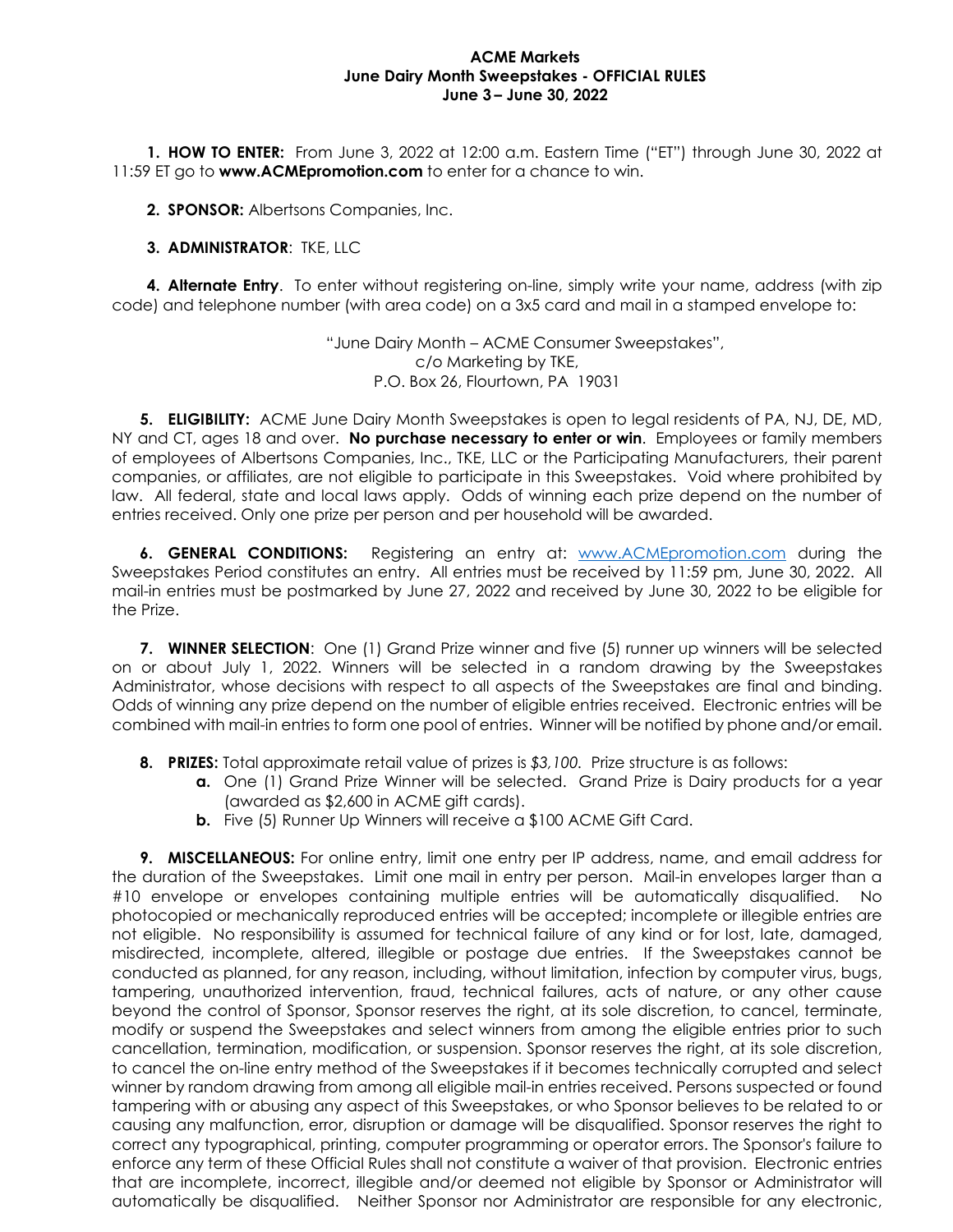network, computer or other technical malfunctions that may occur upon collection, processing and transmission of data or for any type of graphical or other error in the printing of the offer or in administration of the Sweepstakes. Under no circumstances will entrants be permitted to obtain awards for any action or claim related to the Sweepstakes, and entrant hereby waives all rights to claim punitive, incidental, or consequential damages, or any other damages, including attorneys' fees, in relation thereto and entrant further waives all rights to have damages multiplied or increased.

Unclaimed and returned prizes will not be awarded. Prize may be forfeited if the notification is mailed and returned as undeliverable mail without a forwarding address, or if winner is unable to be contacted by telephone. Winner must comply with all Sweepstakes rules as published. Gift Cards are subject to all terms and conditions of use as established by issuer. All federal, state and local taxes where applicable are the sole responsibility of the prize recipient. Sponsor will report the total value of the prize to the IRS and furnish winner with a federal Form 1099-MISC for any prize with an ARV of \$600 or more. Winners must provide their social security number and, if requested, a completed Form W-9 to Sponsor for tax reporting purposes, and are solely responsible for payment of all federal, state, and local taxes incurred as a result of the award of a prize. No more than the advertised number of prizes will be awarded. Sponsor reserves the right to substitute any listed prize for one of equal or greater value if the designated prize should become unavailable. All prizes are non-transferable, unless agreed upon by Sponsor, and no substitutions will be made. Sponsor reserves the right to cancel this promotion at any time during the promotion period. Sponsor is not responsible for winner limitations that prevent acceptance or use of any prize. All entries become the property of Sponsor and none will be returned.

**10. PUBLICITY:** Winner will be required to sign and return an Affidavit of Eligibility and Release of Liability/Publicity for the specific prize before prize will be awarded. Winner will be required to return documents within three (3) days from the postmark date on the prize notification letter. Failure to comply with this requirement or return of prize notification as undeliverable will result in forfeiture of prize. Acceptance of any prize shall constitute and signify the winner's agreement and consent that Sponsor may use the winner's name, address, likeness, and/or prize information for promotional purposes without further payment or consideration unless prohibited by law.

**11. RELEASE**: By participating, winner releases Sponsor, Administrator and Participating Manufacturers and their respective parent, subsidiaries, affiliates, and the directors, officers, employees or agencies of any of the above organizations (the "Released Parties") from any and all claims, actions, damages, losses, costs, expenses, and liability of any kind (including, without limitation, property damage, personal injuries and/or death, direct, indirect, incidental, consequential or punitive damages, counsel fees, and court costs however named or described) that may occur, directly or indirectly, in whole or in part, from: (i) participation in the Sweepstakes; (ii) the delivery, misdelivery, receipt, acceptance, possession, use or misuse of the prizes awarded in the Sweepstakes; (iii) the use of any winner's name, photograph and/or likeness as permitted herein, including, without limitation, claims based on publicity rights, defamation and/or invasion of privacy; and/or (iv) any travel or activity related to the receipt, use or misuse of the prizes, including, but not limited to, personal injury, death and/or property damage.

**12. WINNERS LIST:** To obtain a list of winners, send a self-addressed, stamped envelope to: TKE, LLC, Attn: "ACME *June Dairy Month Sweepstakes"* Winners, P.O. Box 26, Flourtown, PA 19031, by June 30, 2023.

**13. PRIVACY**: Please review Sponsor's Privacy Policy at https://www.albertsonscompanies.com/about-us/our-policies/privacy-policy.html and Terms of Use at https://www.albertsonscompanies.com/about-us/our-policies/terms-of-use.html. By participating in the Sweepstakes you hereby agree to Sponsor's collection and usage of your personal information as permitted by Sponsor's Privacy Policy and acknowledge that you have read and accept Sponsor's Privacy Policy.

14. **DISPUTES:** Except where prohibited, entrant agrees that: (1) any and all disputes, claims and causes of action arising out of or connected with this Sweepstakes or any prize awarded shall be resolved individually, without resort to any form of class action, and exclusively by the United States District Court for Idaho; (2) any and all claims, judgments and awards shall be limited to actual out-ofpocket costs incurred, including costs associated with entering this Sweepstakes, but in no event attorneys' fees; and (3) under no circumstances will entrant be permitted to obtain awards for, and entrant hereby waives all rights to claim, indirect, punitive, incidental and consequential damages and any other damages, other than for actual out-of-pocket expenses, and any and all rights to have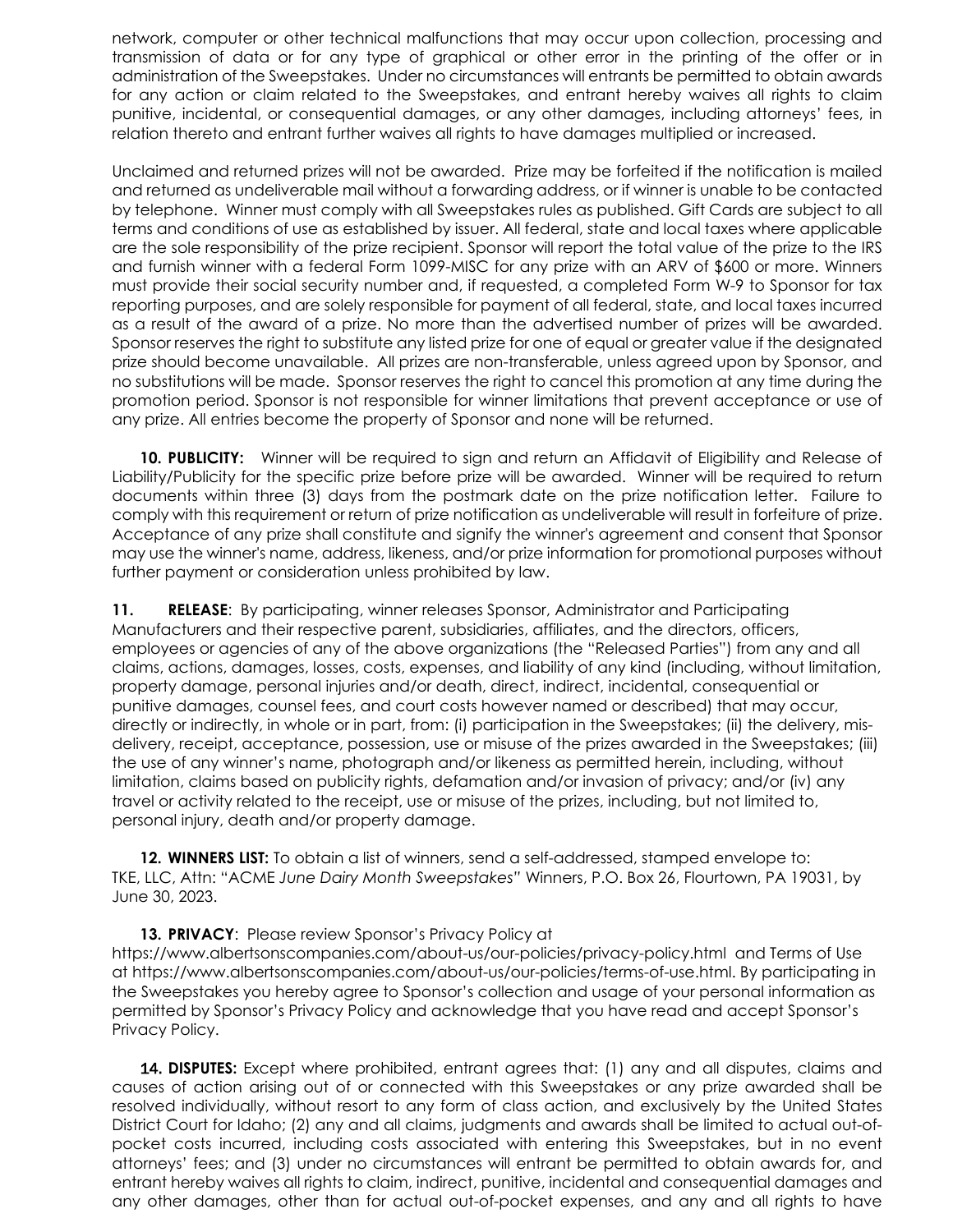damages multiplied or otherwise increased. SOME JURISDICTIONS DO NOT ALLOW THE LIMITATIONS OR EXCLUSION OF LIABILITY FOR INCIDENTAL OR CONSEQUENTIAL DAMAGES, SO THE ABOVE MAY NOT APPLY TO YOU. You and Sponsor hereby waive any and all right to trial by jury. If any provision of these Terms and Conditions is declared or found by a court of competent jurisdiction to be illegal, unenforceable or void, then such provision will be null and void but each other provision hereof not so affected will be enforced to the full extent permitted by applicable law. All federal, state and local laws and regulations apply. All issues and questions concerning the construction, validity, interpretation and enforceability of these Official Rules, or the rights and obligations of Entrants and Sponsor in connection with this Sweepstakes, shall be governed by, and construed in accordance with the substantive laws of the State of Idaho, without regard to its conflict of laws rules. Any action relating to this Sweepstakes shall be initiated exclusively in the state and federal courts located in Ada County, Idaho (USA).

© 2022 Albertsons Companies, Inc. All rights reserved. All proprietary trademarks are owned by Albertsons Companies, Inc., its affiliates or subsidiaries. All third-party trademarks are owned by their respective owners.

| <b>Chobani</b>                       |             |                   |
|--------------------------------------|-------------|-------------------|
| <b>BRAND #1 Description</b>          | <b>SIZE</b> | <b>UPC NUMBER</b> |
| Chobani Core 5.3oz                   |             |                   |
| Chobani Core-Blueberry               | 5.3oz       | 8-94700-01005-2   |
| Chobani Core-Strawberry              | 5.3oz       | 8-94700-01004-5   |
| Chobani Core-Vanilla                 | 5.3oz       | 8-94700-01002-1   |
| Chobani Core-Plain                   | 5.3oz       | 8-94700-01001-4   |
|                                      |             |                   |
| <b>BRAND #2 Description</b>          | <b>SIZE</b> | <b>UPC NUMBER</b> |
| Chobani Flip 4.5oz                   |             |                   |
| Chobani Flip-Almond Coco Loco        | 5.3oz       | 8-18290-01228-9   |
| Chobani Flip- Key Lime Crumble       | 5.3oz       | 8-18290-01227-2   |
| Chobani Flip- Cookie Dough           | 5.3oz       | 8-18290-01665-2   |
| Chobani Flip- Strawberry Cheesecake  | 5.3oz       | 8-18290-01196-1   |
|                                      |             |                   |
| <b>BRAND #3 Description</b>          | <b>SIZE</b> | <b>UPC NUMBER</b> |
| Chobani Less Sugar 5.3oz             |             |                   |
| Chobani Less Sugar- Wild Blueberry   | 5.3oz       | 8-18290-01148-0   |
| Chobani Less Sugar- Strawberry       | 5.3oz       | 8-18290-01149-7   |
| Chobani Less Sugar- Vanilla Cinnamon | 5.3oz       | 8-18290-01147-3   |
| <b>BRAND #4 Description</b>          | <b>SIZE</b> | <b>UPC NUMBER</b> |
|                                      |             |                   |
| Chobani Zero Sugar- Strawberry       | 5.3oz       | 8-18290-01829-8   |
| Chobani Zero Sugar- Blueberry        | 5.3oz       | 8-18290-01831-1   |
| Chobani Zero Sugar- Mixed Berry      | 5.3oz       | 8-18290-01830-4   |
|                                      |             |                   |

## **Participating Product UPC's**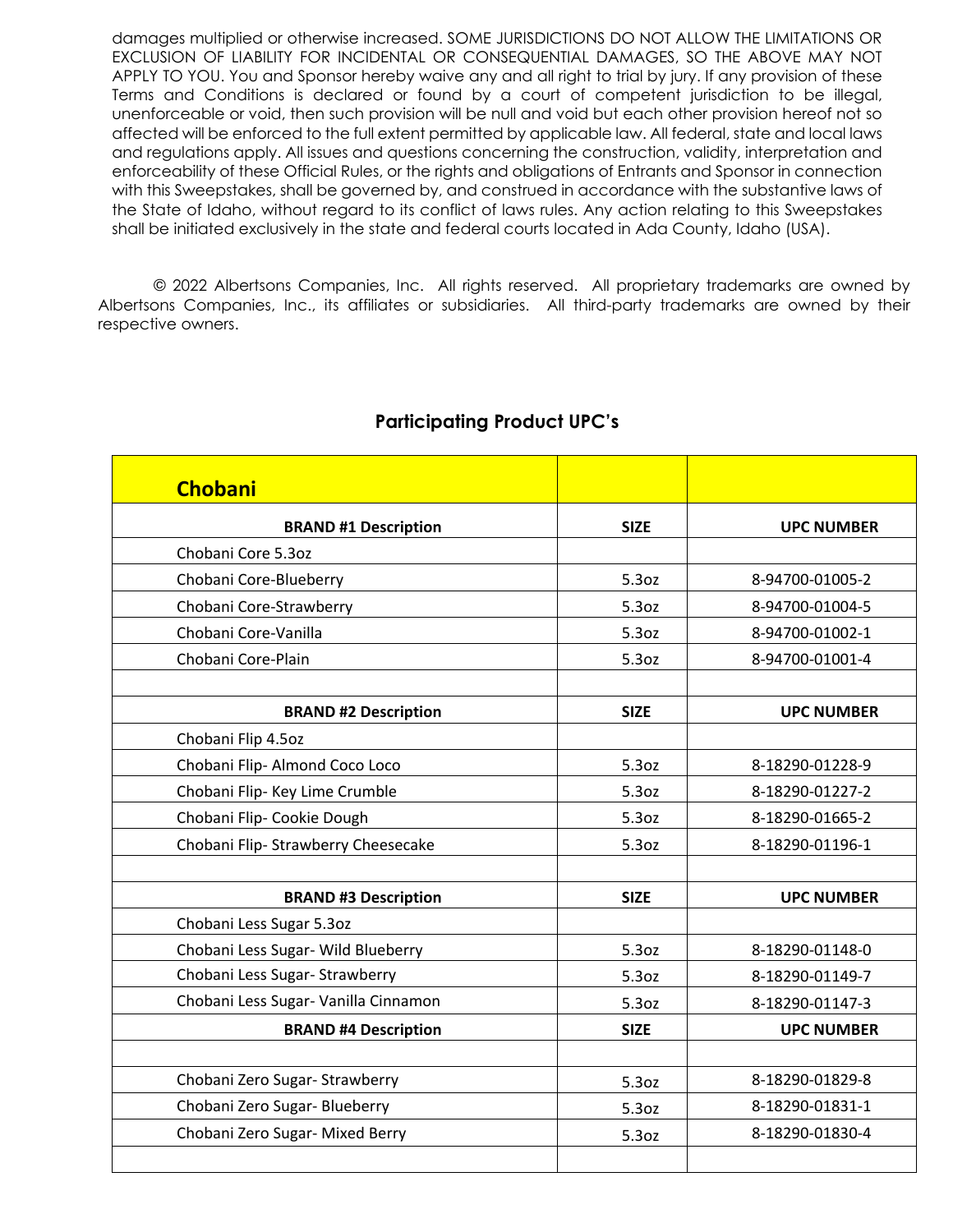| <b>Tillamook</b>                                   |             |                   |
|----------------------------------------------------|-------------|-------------------|
| <b>BRAND #1 Description</b>                        | <b>SIZE</b> | <b>UPC NUMBER</b> |
| Tillamook Cheddar Sharp Cheese Snacking Bars       | 12/75z      | 72830-00095       |
| Tillamook Medium Cheddar Snacking Cheese           | 12/7.5z     | 72830-00174       |
|                                                    |             |                   |
| <b>BRAND #2 Description</b>                        | <b>SIZE</b> | <b>UPC NUMBER</b> |
| <b>Tillamook Sliced Swiss</b>                      | 12/8z       | 72830-13009       |
| <b>Tillamook Sliced Sharp</b>                      | 12/8z       | 72830-03002       |
| <b>Tillamook Sliced Pepper Jack</b>                | 12/8z       | 72830-03013       |
| <b>Tillamook Sliced Colby Jack</b>                 | 12/8z       | 72830-03033       |
| <b>Tillamook Sliced Medium</b>                     | 12/8z       | 72830-03111       |
| Tillamook Provolone Smoked Single Sliced           | 12/8z       | 72830-03316       |
|                                                    |             |                   |
| <b>BRAND #3 Description</b>                        | <b>SIZE</b> | <b>UPC NUMBER</b> |
| Tillamook Finished Mex Pepper Jack/Medium          | 12/8z       | 72830-01124       |
| Tillamook Fancy Med Cheddar Shredded               | 12/8z       | 72830-00100       |
| Tillamook Cheese Mozz Shredded                     | 12/8z       | 72830-01121       |
| Tillamook Cheese Mexican Blend Shred               | 12/8z       | 72830-01140       |
| Tillamook Sharp Cheddar Shred                      | 12/8z       | 72830-01104       |
| Tillamook Sharp White Cheddar Farmstyle Cut        | 12/8z       | 72830-01128       |
| <b>Hood</b>                                        |             |                   |
| <b>BRAND #1 Description</b>                        | <b>SIZE</b> | <b>UPC NUMBER</b> |
| <b>ACME and Safeway</b>                            |             |                   |
| Almond Breeze Fruit on the Bottom Yog Strawberry   | 6/5.3oz     | 14430 18516       |
| Almond Breeze Fruit on the Bottom Yog Peach        | 6/5.3oz     | 14430 18515       |
| Almond Breeze Fruit on the Bottom Yog Blueberry    | 6/5.3oz     | 14430 18514       |
| Almond Breeze Fruit on the Bottom Yog Vanilla      | 6/5.3oz     | 14430 18511       |
|                                                    |             |                   |
| <b>BRAND #2 Description</b>                        | <b>SIZE</b> | <b>UPC NUMBER</b> |
| <b>ACME ONLY</b>                                   |             |                   |
| Penn Maid Cottage Cheese low fat                   | $12/16$ oz  | 72530 00114       |
| <b>Penn Maid Cottage Cheese Small Curd</b>         | 12/16oz     | 72530 01025       |
| Penn Maid Cottage Cheese Lowfat Pine Cottage Chese | $6/16$ oz   | 72530 56883       |
| Penn Maid Cottage Cheese 4% pineapple cherry       | $6/16$ oz   | 72530 15772       |
| Penn Maid Cottage Cheese Large Curd 4%             | 12/16oz     | 72530 00025       |
| <b>BRAND #3 Description</b>                        | <b>SIZE</b> | <b>UPC NUMBER</b> |
| <b>ACME ONLY</b>                                   |             |                   |
| <b>Axelrod Cottage Cheese Nonfat w/ Pine</b>       | <b>160Z</b> | 71700 50262       |
| <b>Axelrod Cottage Cheese 1% lowfat Pine</b>       | <b>160Z</b> | 71700 57602       |
| <b>Axelrod 4% large curd</b>                       | <b>160Z</b> | 71700 59062       |
|                                                    |             |                   |
| <b>Turkey Hill</b>                                 |             |                   |
| <b>BRAND #1 Description</b>                        | <b>SIZE</b> | <b>UPC Number</b> |
| Turkey Hill 64 oz Refrigerated Teas & Lemonades    |             |                   |
| Mango Lemonade                                     | 64 oz       | 20735-09760       |
| Peach Tea                                          | 64 oz       | 20735-09290       |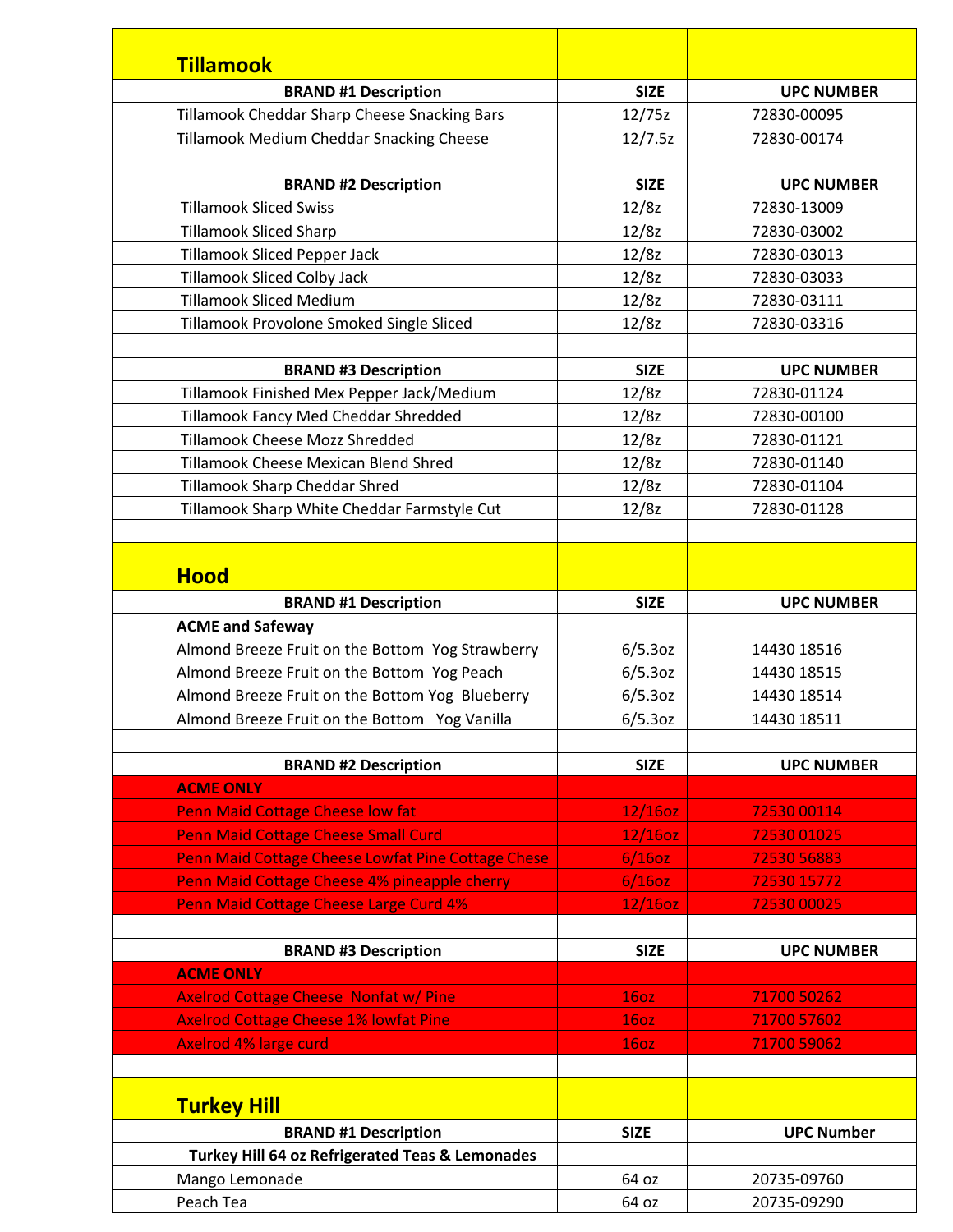| Lemonade Tea                                       | 64 oz       | 20735-09279       |
|----------------------------------------------------|-------------|-------------------|
| Diet Iced Tea                                      | 64 oz       | 20735-09274       |
| Diet Decaf Iced Tea                                | 64 oz       | 20735-09287       |
| Sweet Tea                                          | 64 oz       | 20735-09386       |
| Iced Tea                                           | 64 oz       | 20735-09273       |
| Green Tea                                          | 64 oz       | 20735-09259       |
| Raspberry Tea                                      | 64 oz       | 20735-09289       |
| Diet Green Tea                                     | 64 oz       | 20735-09306       |
| Diet Decaf Orange                                  | 64 oz       | 20735-09242       |
| Lemonade                                           | 64 oz       | 20735-09276       |
|                                                    |             |                   |
| <b>Kraft-Heinz</b>                                 |             |                   |
| <b>BRAND #1 Description</b>                        | <b>SIZE</b> | <b>UPC NUMBER</b> |
| Hershey's Choc Refrigerated Pudding                | 4-3.89z     | 4300006730        |
|                                                    |             |                   |
| <b>BRAND #2 Description</b>                        | <b>SIZE</b> | <b>UPC NUMBER</b> |
| Jello Pudding Chocolate Refrigerated Pudding       | 4-3.87z     | 4300004209        |
| Jello Pudding Chocolate Refrigerated Pudding Sugar |             |                   |
| Free                                               | $4 - 3.62z$ | 4300004208        |
| Jello Pudding Choc Van Swirl Pudding Sugar Free    | $4 - 3.62z$ | 4300004202        |
| Jello Pudding Choc Van Swirl Pudding Sugar Free    | 4-3.87z     | 4300004211        |
| Jello Pudding Vanilla Pudding Sugar Free           | $4 - 3.63$  | 4300004200        |
| Jello Pudding Vanilla Pudding                      | 4-3.87z     | 4300004421        |
|                                                    |             |                   |
| <b>BRAND #3 Description</b>                        | <b>SIZE</b> | <b>UPC NUMBER</b> |
| <b>Colliders Twisted Reeses</b>                    | $2 - 3.5z$  | 4300000784        |
| Colliders Twisted Hershey's Cookies & Cream        | $2 - 3.5z$  | 4300000789        |
| <b>Colliders Chopped Hersheys Chocolate</b>        | $2 - 3.5z$  | 4300000840        |
| <b>Colliders Layers Reeses</b>                     | $2 - 3.5z$  | 4300000842        |
| <b>Colliders Layers Rolo</b>                       | $2 - 3.5z$  | 4300000843        |
|                                                    |             |                   |
| <b>General Mills</b>                               |             |                   |
| <b>BRAND #1 Description</b>                        | <b>SIZE</b> | <b>UPC Number</b> |
| YOP OUI FRNCH YGRT VANILLA                         | 5 oz        | 7047049646        |
| YOP OUI FRNCH YGRT STRWBRY                         | 5 oz        | 7047049647        |
| YOP OUI FRNCH YGRT BLACK CHERRY                    | 5 oz        | 7047049654        |
| YOP OUI FRNCH YGRT PEACH                           | 5 oz        | 7047049649        |
| YOP OUI FRNCH YGRT COCONUT                         | 5 oz        | 7047049652        |
| YOP OUI COFFEE                                     | 5 oz        | 7047016324        |
| YOP OUI FRNCH YGRT RSPBRY                          | 5 oz        | 7047010375        |
| YOP OUI FRNCH YGRT MAPLE                           | 5 oz        | 7047015364        |
| YOP OUI FRNCH YGRT KEY LIME                        | 5 oz        | 7047010376        |
| <b>BRAND #2 Description</b>                        | <b>SIZE</b> | <b>UPC NUMBER</b> |
| RATIO KETO BLACK CHERRY                            | 5.3 oz      | 7047016594        |
| <b>RATIO KETO STRAWBERRY</b>                       | 5.3 oz      | 7047016592        |
|                                                    |             |                   |
| RATIO KETO VANILLA                                 | 5.3 oz      | 7047016473        |
| <b>BRAND #3 Description</b>                        | <b>SIZE</b> | <b>UPC NUMBER</b> |